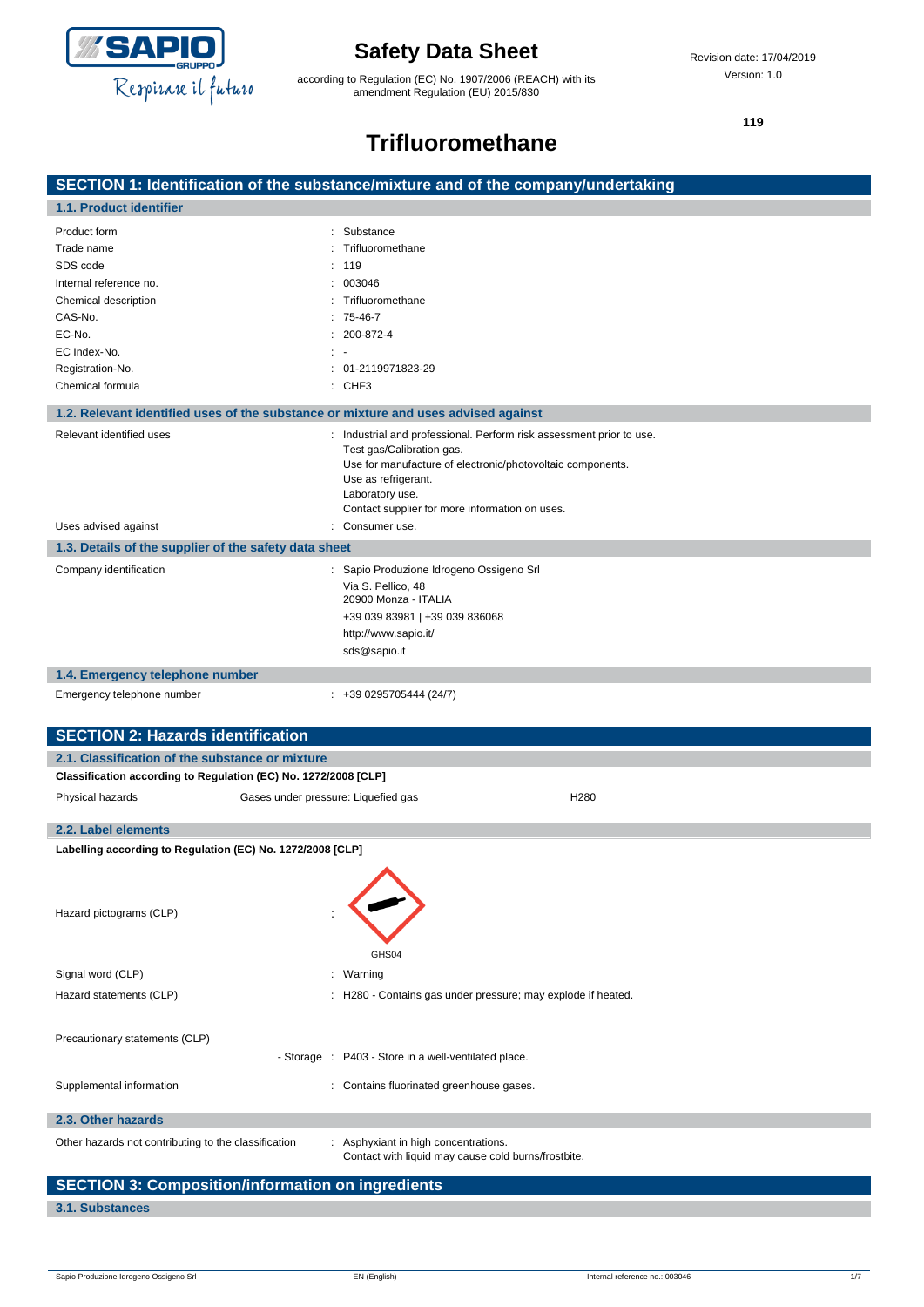

according to Regulation (EC) No. 1907/2006 (REACH) with its amendment Regulation (EU) 2015/830

**119**

## **Trifluoromethane**

| <b>Name</b>      | <b>Product identifier</b>                                                                      | %   | Classification according to Regulation (EC)<br>No. 1272/2008 [CLP] |
|------------------|------------------------------------------------------------------------------------------------|-----|--------------------------------------------------------------------|
| Trifluoromethane | CAS-No.: 75-46-7<br>EC-No.: 200-872-4<br>EC Index-No.: -<br>Registration-No.: 01-2119971823-29 | 100 | Press. Gas (Lig.), H280                                            |

*Contains no other components or impurities which will influence the classification of the product.*

| 3.2. Mixtures                                                                   |                                                                                                                                                                                               |  |
|---------------------------------------------------------------------------------|-----------------------------------------------------------------------------------------------------------------------------------------------------------------------------------------------|--|
| Not applicable                                                                  |                                                                                                                                                                                               |  |
| <b>SECTION 4: First aid measures</b>                                            |                                                                                                                                                                                               |  |
| 4.1. Description of first aid measures                                          |                                                                                                                                                                                               |  |
| - Inhalation                                                                    | : Remove victim to uncontaminated area wearing self contained breathing apparatus. Keep victim warm and<br>rested. Call a doctor. Perform cardiopulmonary resuscitation if breathing stopped. |  |
| - Skin contact                                                                  | : In case of frostbite spray with water for at least 15 minutes. Apply a sterile dressing. Obtain medical<br>assistance.                                                                      |  |
| - Eye contact                                                                   | : Immediately flush eyes thoroughly with water for at least 15 minutes.                                                                                                                       |  |
| - Ingestion                                                                     | : Ingestion is not considered a potential route of exposure.                                                                                                                                  |  |
| 4.2. Most important symptoms and effects, both acute and delayed                |                                                                                                                                                                                               |  |
|                                                                                 | In high concentrations may cause asphyxiation. Symptoms may include loss of mobility/consciousness.<br>Victim may not be aware of asphyxiation.<br>Refer to section 11.                       |  |
| 4.3. Indication of any immediate medical attention and special treatment needed |                                                                                                                                                                                               |  |

None.

| <b>SECTION 5: Firefighting measures</b>                            |                                                                                                                                                                                                                                                                                                                                                                                                                                                                                                   |
|--------------------------------------------------------------------|---------------------------------------------------------------------------------------------------------------------------------------------------------------------------------------------------------------------------------------------------------------------------------------------------------------------------------------------------------------------------------------------------------------------------------------------------------------------------------------------------|
| 5.1. Extinguishing media                                           |                                                                                                                                                                                                                                                                                                                                                                                                                                                                                                   |
| - Suitable extinguishing media<br>- Unsuitable extinguishing media | : Water spray or fog.<br>: Do not use water jet to extinguish.                                                                                                                                                                                                                                                                                                                                                                                                                                    |
| 5.2. Special hazards arising from the substance or mixture         |                                                                                                                                                                                                                                                                                                                                                                                                                                                                                                   |
| Specific hazards<br>Hazardous combustion products                  | : Exposure to fire may cause containers to rupture/explode.<br>: Carbonyl fluoride. Carbon monoxide. Hydrogen fluoride.                                                                                                                                                                                                                                                                                                                                                                           |
| 5.3. Advice for firefighters                                       |                                                                                                                                                                                                                                                                                                                                                                                                                                                                                                   |
| Specific methods                                                   | : Use fire control measures appropriate for the surrounding fire. Exposure to fire and heat radiation may cause<br>gas receptacles to rupture. Cool endangered receptacles with water spray jet from a protected position.<br>Prevent water used in emergency cases from entering sewers and drainage systems.<br>If possible, stop flow of product.<br>Use water spray or fog to knock down fire fumes if possible.<br>Move containers away from the fire area if this can be done without risk. |
| Special protective equipment for fire fighters                     | : In confined space use self-contained breathing apparatus.<br>Standard protective clothing and equipment (Self Contained Breathing Apparatus) for fire fighters.<br>Standard EN 137 - Self-contained open-circuit compressed air breathing apparatus with full face mask.<br>Standard EN 469 - Protective clothing for firefighters. Standard - EN 659: Protective gloves for firefighters.                                                                                                      |

| <b>SECTION 6: Accidental release measures</b>                            |                                                                                                                                                                                                                                                                                                                                                                                                                                                |  |
|--------------------------------------------------------------------------|------------------------------------------------------------------------------------------------------------------------------------------------------------------------------------------------------------------------------------------------------------------------------------------------------------------------------------------------------------------------------------------------------------------------------------------------|--|
| 6.1. Personal precautions, protective equipment and emergency procedures |                                                                                                                                                                                                                                                                                                                                                                                                                                                |  |
|                                                                          | Try to stop release.<br>Evacuate area.<br>Wear self-contained breathing apparatus when entering area unless atmosphere is proved to be safe.<br>Ensure adequate air ventilation.<br>Prevent from entering sewers, basements and workpits, or any place where its accumulation can be<br>dangerous.<br>Act in accordance with local emergency plan.<br>Stay upwind.<br>Oxygen detectors should be used when asphyxiating gases may be released. |  |
| <b>6.2. Environmental precautions</b>                                    |                                                                                                                                                                                                                                                                                                                                                                                                                                                |  |
|                                                                          | Try to stop release.                                                                                                                                                                                                                                                                                                                                                                                                                           |  |
| 6.3. Methods and material for containment and cleaning up                |                                                                                                                                                                                                                                                                                                                                                                                                                                                |  |
|                                                                          | Ventilate area.                                                                                                                                                                                                                                                                                                                                                                                                                                |  |
| 6.4. Reference to other sections                                         |                                                                                                                                                                                                                                                                                                                                                                                                                                                |  |
|                                                                          |                                                                                                                                                                                                                                                                                                                                                                                                                                                |  |

Sapio Produzione Idrogeno Ossigeno Srl **EN (English)** Internal reference no.: 003046 2/7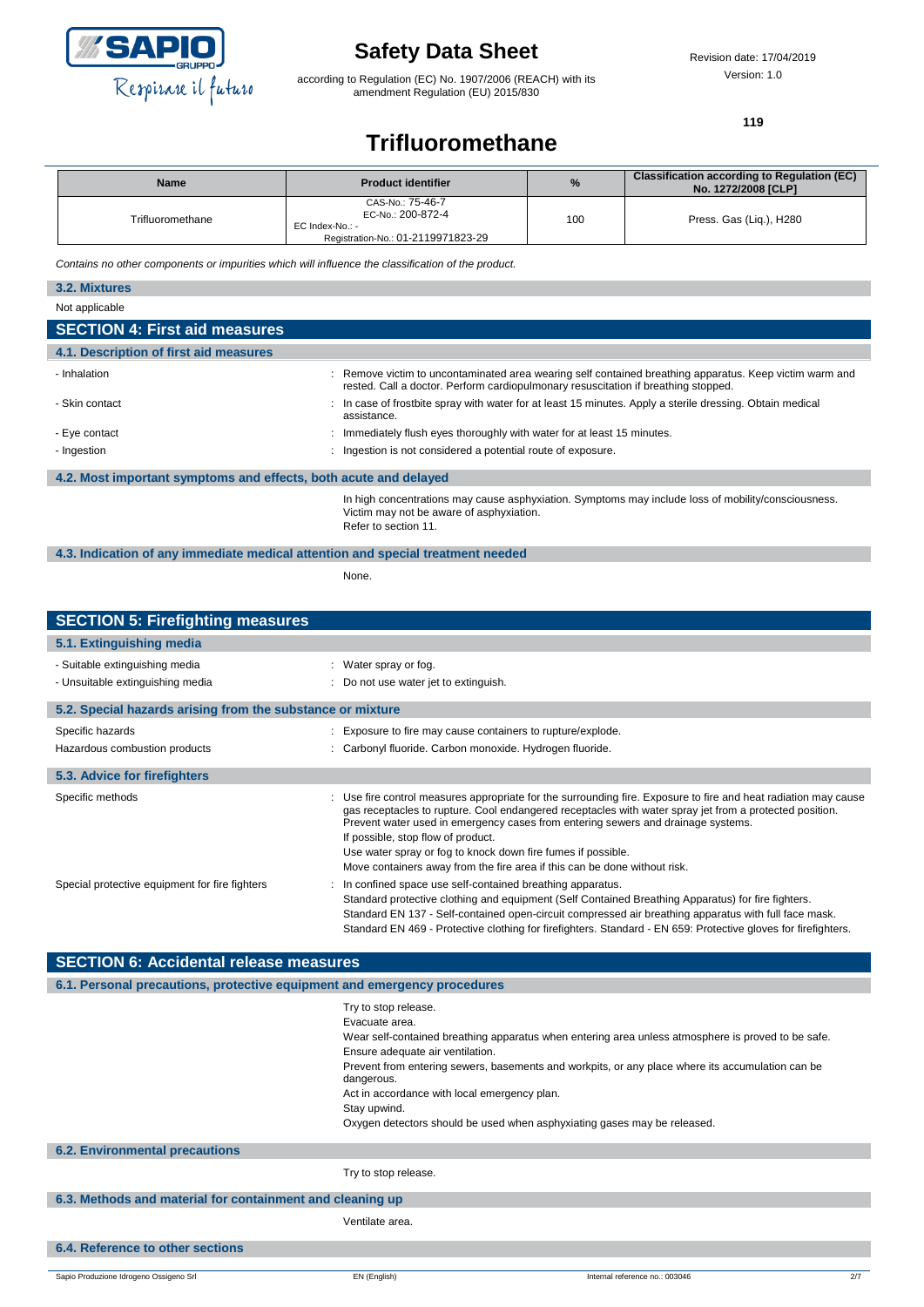

according to Regulation (EC) No. 1907/2006 (REACH) with its amendment Regulation (EU) 2015/830

**119**

# **Trifluoromethane**

See also sections 8 and 13.

| <b>SECTION 7: Handling and storage</b>                            |                                                                                                                                                                                                                                                                                                                                                                                                                                                                                                                                                                                                                                                                                                                                                                                                                                                                                                                                                                                                                                                                                                                                                                                                                                                                                                                                                                                                             |  |  |
|-------------------------------------------------------------------|-------------------------------------------------------------------------------------------------------------------------------------------------------------------------------------------------------------------------------------------------------------------------------------------------------------------------------------------------------------------------------------------------------------------------------------------------------------------------------------------------------------------------------------------------------------------------------------------------------------------------------------------------------------------------------------------------------------------------------------------------------------------------------------------------------------------------------------------------------------------------------------------------------------------------------------------------------------------------------------------------------------------------------------------------------------------------------------------------------------------------------------------------------------------------------------------------------------------------------------------------------------------------------------------------------------------------------------------------------------------------------------------------------------|--|--|
| 7.1. Precautions for safe handling                                |                                                                                                                                                                                                                                                                                                                                                                                                                                                                                                                                                                                                                                                                                                                                                                                                                                                                                                                                                                                                                                                                                                                                                                                                                                                                                                                                                                                                             |  |  |
| Safe use of the product                                           | : The product must be handled in accordance with good industrial hygiene and safety procedures.<br>Only experienced and properly instructed persons should handle gases under pressure.<br>Consider pressure relief device(s) in gas installations.<br>Ensure the complete gas system was (or is regularily) checked for leaks before use.<br>Do not smoke while handling product.<br>Use only properly specified equipment which is suitable for this product, its supply pressure and temperature.<br>Contact your gas supplier if in doubt.<br>Avoid suck back of water, acid and alkalis.<br>Do not breathe gas.<br>Avoid release of product into atmosphere.                                                                                                                                                                                                                                                                                                                                                                                                                                                                                                                                                                                                                                                                                                                                           |  |  |
| Safe handling of the gas receptacle                               | Do not allow backfeed into the container.<br>Protect receptacles from physical damage; do not drag, roll, slide or drop.<br>When moving receptacles, even for short distances, use a cart (trolley, hand truck, etc.) designed to<br>transport receptacles.<br>Leave valve protection caps in place until the container has been secured against either a wall or bench or<br>placed in a container stand and is ready for use.<br>If user experiences any difficulty operating receptacle valve discontinue use and contact supplier.<br>Never attempt to repair or modify container valves or safety relief devices.<br>Damaged valves should be reported immediately to the supplier.<br>Keep container valve outlets clean and free from contaminants particularly oil and water.<br>Replace valve outlet caps or plugs and container caps where supplied as soon as container is disconnected<br>from equipment.<br>Close container valve after each use and when empty, even if still connected to equipment.<br>Never attempt to transfer gases from one container to another.<br>Never use direct flame or electrical heating devices to raise the pressure of a container.<br>Do not remove or deface labels provided by the supplier for the identification of the receptacle contents.<br>Suck back of water into the container must be prevented.<br>Open valve slowly to avoid pressure shock. |  |  |
| 7.2. Conditions for safe storage, including any incompatibilities |                                                                                                                                                                                                                                                                                                                                                                                                                                                                                                                                                                                                                                                                                                                                                                                                                                                                                                                                                                                                                                                                                                                                                                                                                                                                                                                                                                                                             |  |  |
| 7.3 Specific and usale)                                           | Observe all regulations and local requirements regarding storage of containers.<br>Containers should not be stored in conditions likely to encourage corrosion.<br>Container valve guards or caps should be in place.<br>Containers should be stored in the vertical position and properly secured to prevent them from falling over.<br>Stored containers should be periodically checked for general condition and leakage.<br>Keep container below 50°C in a well ventilated place.<br>Store containers in location free from fire risk and away from sources of heat and ignition.<br>Keep away from combustible materials.                                                                                                                                                                                                                                                                                                                                                                                                                                                                                                                                                                                                                                                                                                                                                                              |  |  |

**7.3. Specific end use(s)**

None.

### **SECTION 8: Exposure controls/personal protection**

### **8.1. Control parameters**

OEL (Occupational Exposure Limits) : None available.

| Trifluoromethane (75-46-7)               |                        |  |
|------------------------------------------|------------------------|--|
| DNEL: Derived no effect level (Workers)  |                        |  |
| Long-term - systemic effects, inhalation | 1439 mg/m <sup>3</sup> |  |
| Trifluoromethane (75-46-7)               |                        |  |
| PNEC: Predicted no effect concentration  |                        |  |
| Aqua (freshwater)                        | $0,155 \text{ mq/l}$   |  |
| Aqua (marine water)                      | $0,016$ mg/l           |  |
| Aquatic, intermittent releases           | 1545 ma/l              |  |
| Sediment, freshwater                     | $0.665$ mg/kg dwt      |  |
| Sediment, marine water                   | $0.067$ mg/kg dwt      |  |
| Soil, agricultural                       | $0.043$ mg/kg dwt      |  |

#### **8.2. Exposure controls**

#### **8.2.1. Appropriate engineering controls**

Provide adequate general and local exhaust ventilation.

Systems under pressure should be regularily checked for leakages.

Oxygen detectors should be used when asphyxiating gases may be released.

Consider the use of a work permit system e.g. for maintenance activities.

#### **8.2.2. Individual protection measures, e.g. personal protective equipment**

A risk assessment should be conducted and documented in each work area to assess the risks related to the use of the product and to select the PPE that matches the relevant risk. The following recommendations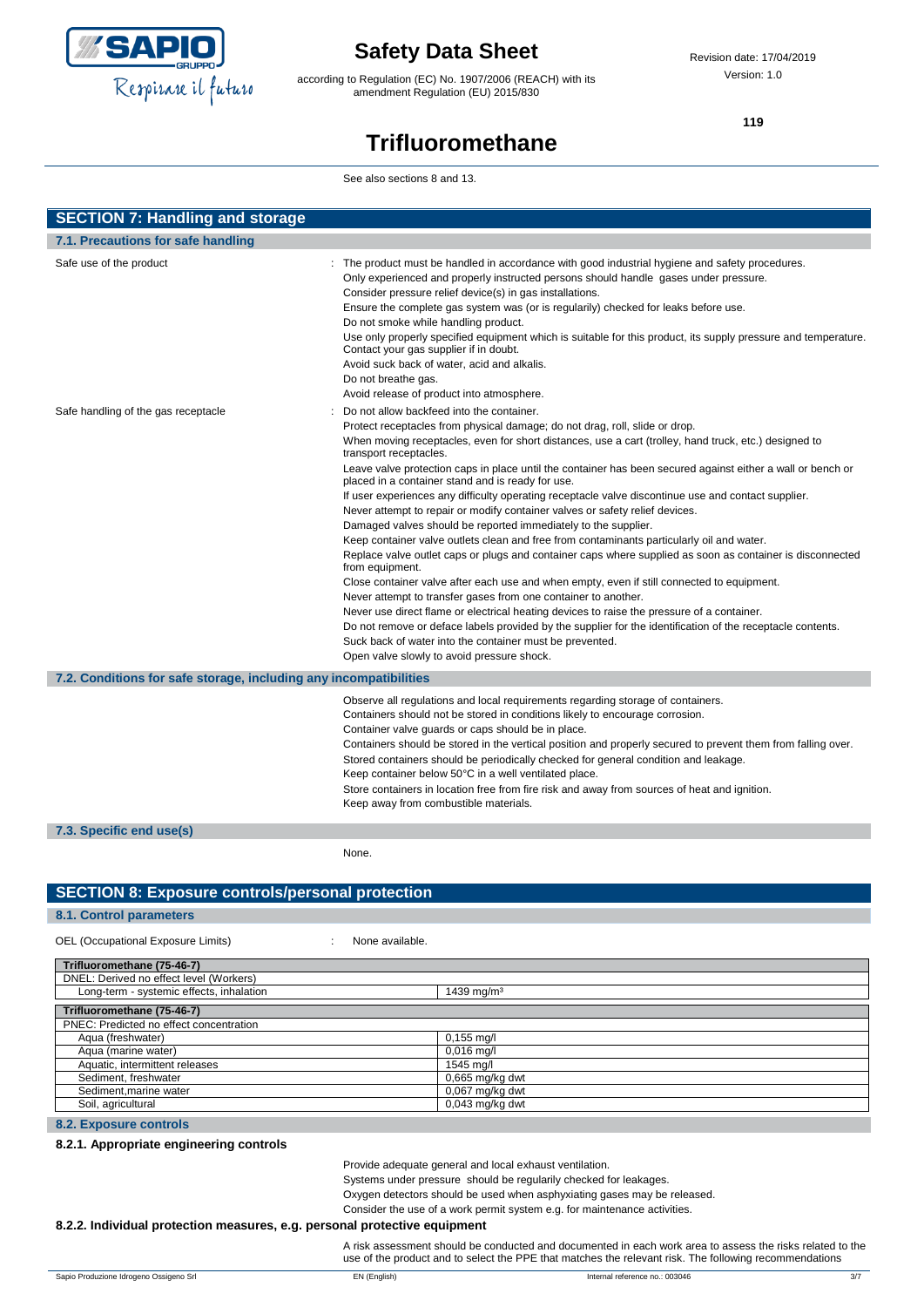

according to Regulation (EC) No. 1907/2006 (REACH) with its amendment Regulation (EU) 2015/830

Revision date: 17/04/2019 Version: 1.0

**119**

## **Trifluoromethane**

|                                        | should be considered:                                                                                                                      |
|----------------------------------------|--------------------------------------------------------------------------------------------------------------------------------------------|
|                                        | PPE compliant to the recommended EN/ISO standards should be selected.                                                                      |
| • Eye/face protection                  | : Wear goggles when transfilling or breaking transfer connections.                                                                         |
|                                        | Standard EN 166 - Personal eye-protection - specifications.                                                                                |
| • Skin protection                      |                                                                                                                                            |
| - Hand protection                      | : Wear working gloves when handling gas containers.                                                                                        |
|                                        | Standard EN 388 - Protective gloves against mechanical risk.                                                                               |
|                                        | Wear cold insulating gloves when transfilling or breaking transfer connections.                                                            |
|                                        | Standard EN 511 - Cold insulating gloves.                                                                                                  |
| - Other                                | : Wear safety shoes while handling containers.                                                                                             |
|                                        | Standard EN ISO 20345 - Personal protective equipment - Safety footwear.                                                                   |
| • Respiratory protection               | : Consult respiratory device supplier's product information for the selection of the appropriate device.                                   |
|                                        | Self contained breathing apparatus (SCBA) or positive pressure airline with mask are to be used in oxygen-<br>deficient atmospheres.       |
|                                        | Standard EN 137 - Self-contained open-circuit compressed air breathing apparatus with full face mask.                                      |
| • Thermal hazards                      | : None in addition to the above sections.                                                                                                  |
| 8.2.3. Environmental exposure controls |                                                                                                                                            |
|                                        | Refer to local requlations for restriction of emissions to the atmosphere. See section 13 for specific methods<br>for waste gas treatment. |

## **SECTION 9: Physical and chemical properties**

### **9.1. Information on basic physical and chemical properties**

#### Appearance

| Physical state at 20°C / 101.3kPa<br>$\bullet$  | : Gas                                                                                                    |
|-------------------------------------------------|----------------------------------------------------------------------------------------------------------|
| Colour                                          | Colourless.                                                                                              |
| Odour                                           | Ethereal. Poor warning properties at low concentrations.                                                 |
| Odour threshold                                 | Odour threshold is subjective and inadequate to warn of overexposure.                                    |
| рH                                              | Not applicable for gases and gas mixtures.                                                               |
| Melting point / Freezing point                  | $-155 °C$                                                                                                |
| Boiling point                                   | : $-82.2$ °C                                                                                             |
| Flash point                                     | Not applicable for gases and gas mixtures.                                                               |
| Evaporation rate                                | Not applicable for gases and gas mixtures.                                                               |
| Flammability (solid, gas)                       | Non flammable.                                                                                           |
| <b>Explosive limits</b>                         | Non flammable.                                                                                           |
| Vapour pressure [20°C]                          | $41,6 \text{ bar(a)}$                                                                                    |
| Vapour pressure [50°C]                          | Not applicable.                                                                                          |
| Vapour density                                  | Not applicable.                                                                                          |
| Relative density, liquid (water=1)              | : 1,4                                                                                                    |
| Relative density, gas (air=1)                   | : 2,4                                                                                                    |
| Water solubility                                | 1080 mg/l                                                                                                |
| Partition coefficient n-octanol/water (Log Kow) | : 0,64                                                                                                   |
| Auto-ignition temperature                       | Non flammable.                                                                                           |
| Decomposition temperature                       | Not applicable.                                                                                          |
| Viscosity                                       | No reliable data available.                                                                              |
| <b>Explosive properties</b>                     | Not applicable.                                                                                          |
| Oxidising properties                            | : Not applicable.                                                                                        |
| 9.2. Other information                          |                                                                                                          |
| Molar mass                                      | $: 70$ g/mol                                                                                             |
| Critical temperature                            | 25,6 °C                                                                                                  |
| Other data                                      | : Gas/vapour heavier than air. May accumulate in confined spaces, particularly at or below ground level. |
| <b>SECTION 10: Stability and reactivity</b>     |                                                                                                          |
| 10.1. Reactivity                                |                                                                                                          |
|                                                 |                                                                                                          |

## No reactivity hazard other than the effects described in sub-sections below. **10.2. Chemical stability** Stable under normal conditions. **10.3. Possibility of hazardous reactions** None.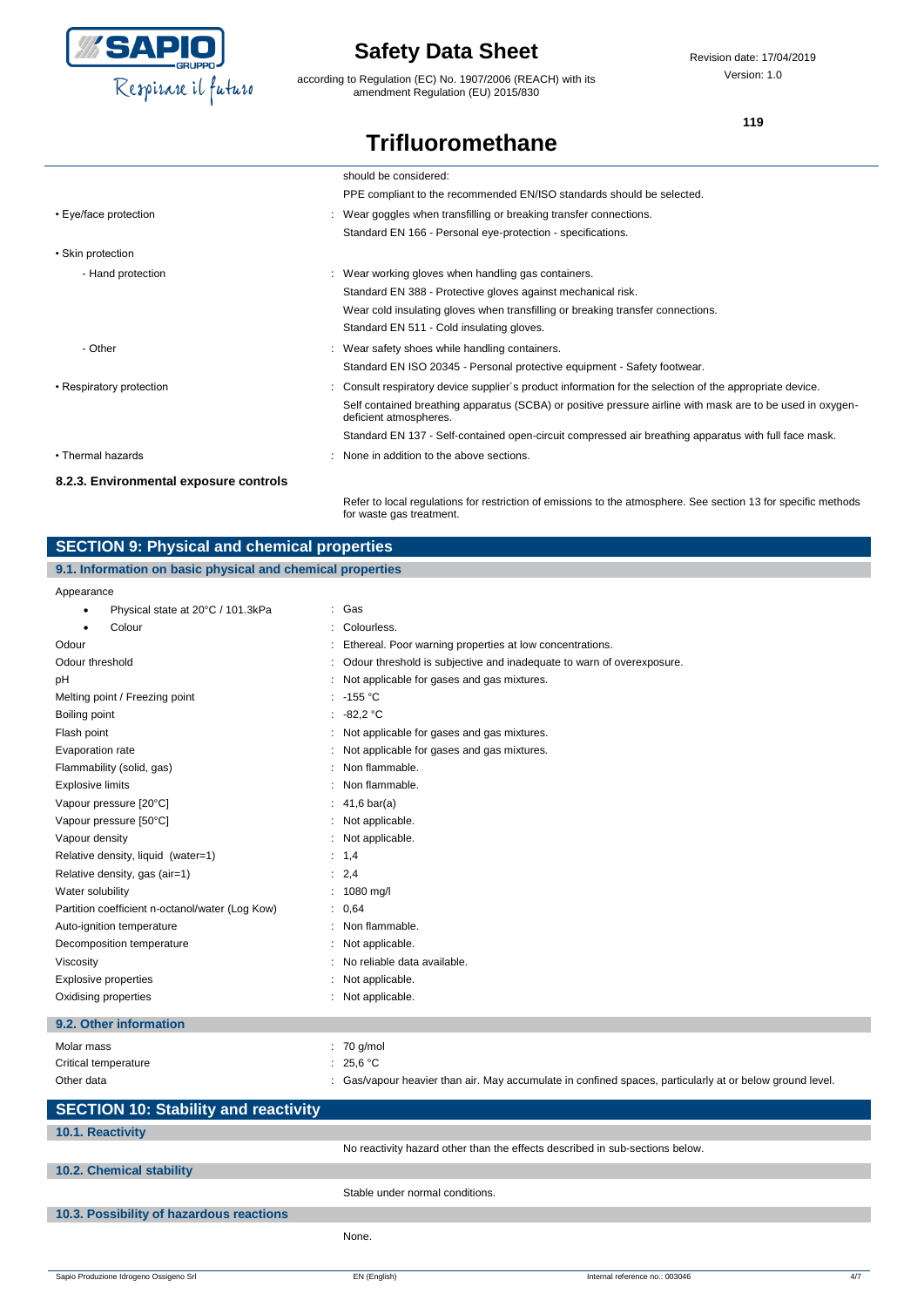

according to Regulation (EC) No. 1907/2006 (REACH) with its amendment Regulation (EU) 2015/830

Revision date: 17/04/2019 Version: 1.0

**119**

# **Trifluoromethane**

| 10.4. Conditions to avoid              |                                                                                                      |
|----------------------------------------|------------------------------------------------------------------------------------------------------|
|                                        | Avoid moisture in installation systems.                                                              |
| 10.5. Incompatible materials           |                                                                                                      |
|                                        | None.<br>For additional information on compatibility refer to ISO 11114.                             |
| 10.6. Hazardous decomposition products |                                                                                                      |
|                                        | Under normal conditions of storage and use, hazardous decomposition products should not be produced. |

| <b>SECTION 11: Toxicological information</b> |                                                                                                                |  |  |
|----------------------------------------------|----------------------------------------------------------------------------------------------------------------|--|--|
| 11.1. Information on toxicological effects   |                                                                                                                |  |  |
| <b>Acute toxicity</b>                        | : Toxicological effects not expected from this product if occupational exposure limit values are not exceeded. |  |  |
| <b>Skin corrosion/irritation</b>             | : No known effects from this product.                                                                          |  |  |
| Serious eye damage/irritation                | : No known effects from this product.                                                                          |  |  |
| Respiratory or skin sensitisation            | : No known effects from this product.                                                                          |  |  |
| Germ cell mutagenicity                       | : No known effects from this product.                                                                          |  |  |
| Carcinogenicity                              | : No known effects from this product.                                                                          |  |  |
| Toxic for reproduction: Fertility            | : No known effects from this product.                                                                          |  |  |
| Toxic for reproduction: unborn child         | : No known effects from this product.                                                                          |  |  |
| STOT-single exposure                         | : No known effects from this product.                                                                          |  |  |
| STOT-repeated exposure                       | : No known effects from this product.                                                                          |  |  |
| <b>Aspiration hazard</b>                     | : Not applicable for gases and gas mixtures.                                                                   |  |  |

| <b>SECTION 12: Ecological information</b> |                                                                                                                                   |
|-------------------------------------------|-----------------------------------------------------------------------------------------------------------------------------------|
| 12.1. Toxicity                            |                                                                                                                                   |
| Assessment                                | : Classification criteria are not met.                                                                                            |
| EC50 48h - Daphnia magna                  | $: 323 \text{ mg/l}$                                                                                                              |
| EC50 72h - Algae                          | : $154 \text{ mg/l}$                                                                                                              |
| LC50 96 h - Fish                          | $: 633$ mg/l                                                                                                                      |
| 12.2. Persistence and degradability       |                                                                                                                                   |
| Assessment                                | : Study scientifically unjustified.                                                                                               |
| 12.3. Bioaccumulative potential           |                                                                                                                                   |
| Assessment                                | : Not expected to bioaccumulate due to the low log Kow (log Kow $<$ 4).<br>Refer to section 9.                                    |
| 12.4. Mobility in soil                    |                                                                                                                                   |
| Assessment                                | : Because of its high volatility, the product is unlikely to cause ground or water pollution.<br>Partition into soil is unlikely. |
| 12.5. Results of PBT and vPvB assessment  |                                                                                                                                   |
| Assessment                                | : Not classified as PBT or vPvB.                                                                                                  |
| 12.6. Other adverse effects               |                                                                                                                                   |
| Other adverse effects                     | No known effects from this product.                                                                                               |
| Effect on the ozone layer                 | None.                                                                                                                             |
| Global warming potential [CO2=1]          | : 14800                                                                                                                           |
| Effect on global warming                  | Contains fluorinated greenhouse gases.                                                                                            |
|                                           | When discharged in large quantities may contribute to the greenhouse effect.                                                      |
|                                           | For quantities refer to cylinder label.                                                                                           |

| <b>SECTION 13: Disposal considerations</b> |  |
|--------------------------------------------|--|
| 13.1. Waste treatment methods              |  |
|                                            |  |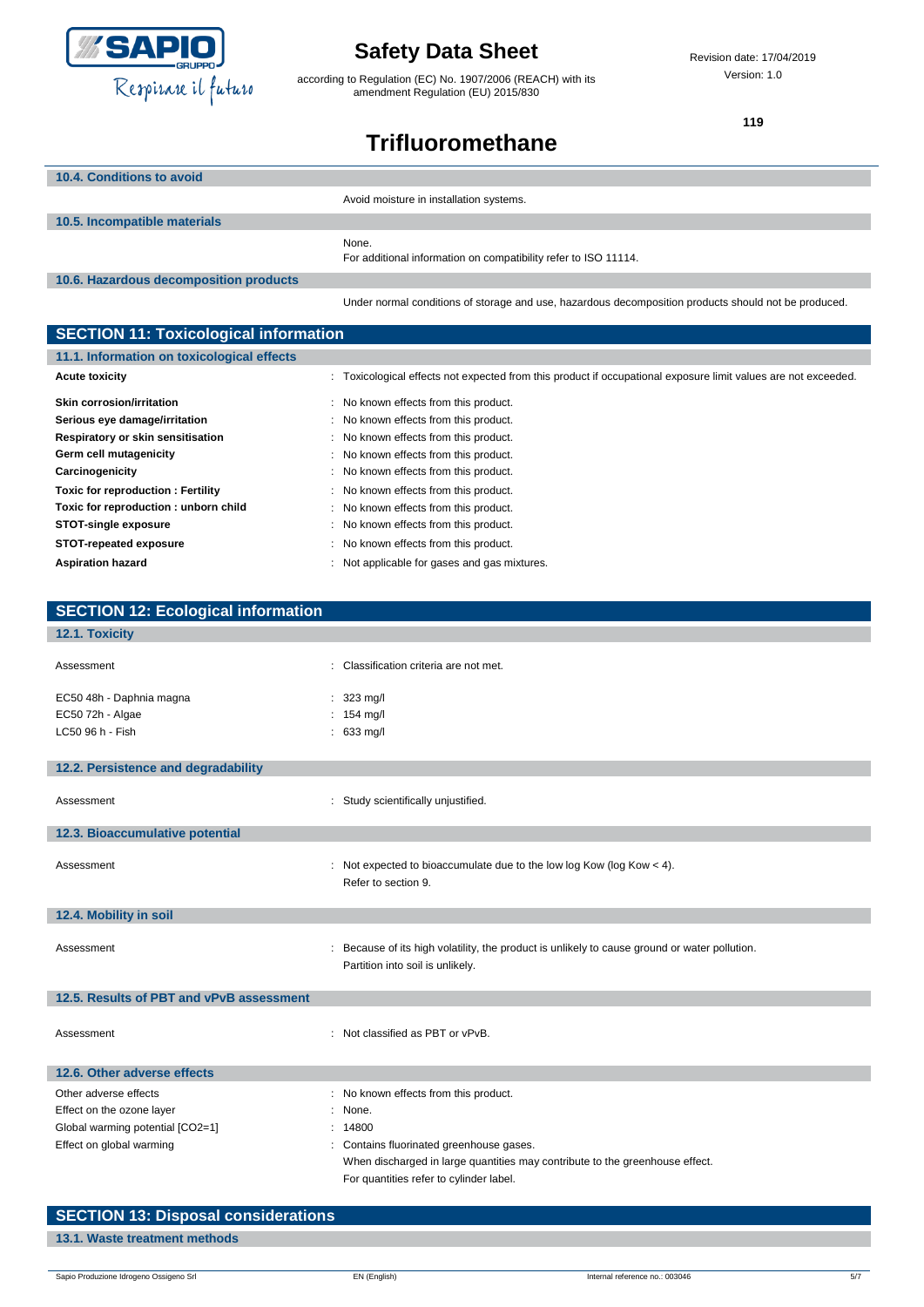

according to Regulation (EC) No. 1907/2006 (REACH) with its amendment Regulation (EU) 2015/830

Revision date: 17/04/2019 Version: 1.0

**119**

# **Trifluoromethane**

|                                                                                    | Contact supplier if quidance is required.                                                                                                            |
|------------------------------------------------------------------------------------|------------------------------------------------------------------------------------------------------------------------------------------------------|
|                                                                                    | Discharge to atmosphere in large quantities should be avoided.                                                                                       |
|                                                                                    | Do not discharge into any place where its accumulation could be dangerous.                                                                           |
|                                                                                    | Ensure that the emission levels from local regulations or operating permits are not exceeded.                                                        |
|                                                                                    | Refer to the EIGA code of practice Doc.30 "Disposal of Gases", downloadable at http://www.eiga.eu for more<br>quidance on suitable disposal methods. |
|                                                                                    | Return unused product in original receptacle to supplier.                                                                                            |
| List of hazardous waste codes (from Commission<br>Decision 2000/532/EC as amended) | $: 140601$ *: Chlorofluorocarbons. HCFC. HFC.                                                                                                        |
| 13.2. Additional information                                                       |                                                                                                                                                      |
|                                                                                    | External treatment and disposal of waste should comply with applicable local and/or national requlations.                                            |
| <b>SECTION 14: Transport information</b>                                           |                                                                                                                                                      |

| 14.1. UN number                        |                                               |                                                                                                                                                                                                                   |
|----------------------------------------|-----------------------------------------------|-------------------------------------------------------------------------------------------------------------------------------------------------------------------------------------------------------------------|
| UN-No.                                 | : 1984                                        |                                                                                                                                                                                                                   |
| 14.2. UN proper shipping name          |                                               |                                                                                                                                                                                                                   |
|                                        |                                               |                                                                                                                                                                                                                   |
| Transport by road/rail (ADR/RID)       | TRIFLUOROMETHANE (REFRIGERANT GAS R 23)<br>÷, |                                                                                                                                                                                                                   |
| Transport by air (ICAO-TI / IATA-DGR)  | ÷<br>Refrigerant gas R 23                     |                                                                                                                                                                                                                   |
| Transport by sea (IMDG)                | TRIFLUOROMETHANE (REFRIGERANT GAS R 23)       |                                                                                                                                                                                                                   |
| 14.3. Transport hazard class(es)       |                                               |                                                                                                                                                                                                                   |
| Labelling                              |                                               |                                                                                                                                                                                                                   |
|                                        |                                               |                                                                                                                                                                                                                   |
|                                        | 2.2 : Non-flammable, non-toxic gases.         |                                                                                                                                                                                                                   |
| Transport by road/rail (ADR/RID)       |                                               |                                                                                                                                                                                                                   |
| Class<br>Classification code           | : 2<br>: 2A                                   |                                                                                                                                                                                                                   |
| Hazard identification number           | : 20                                          |                                                                                                                                                                                                                   |
| <b>Tunnel Restriction</b>              |                                               | : C/E - Tank carriage : Passage forbidden through tunnels of category C, D and E. Other carriage : Passage                                                                                                        |
| Transport by air (ICAO-TI / IATA-DGR)  | forbidden through tunnels of category E       |                                                                                                                                                                                                                   |
| Class / Div. (Sub. risk(s))            | : 2.2                                         |                                                                                                                                                                                                                   |
| Transport by sea (IMDG)                |                                               |                                                                                                                                                                                                                   |
| Class / Div. (Sub. risk(s))            | : 2.2                                         |                                                                                                                                                                                                                   |
| Emergency Schedule (EmS) - Fire        | $: F-C$                                       |                                                                                                                                                                                                                   |
| Emergency Schedule (EmS) - Spillage    | $: S-V$                                       |                                                                                                                                                                                                                   |
| 14.4. Packing group                    |                                               |                                                                                                                                                                                                                   |
| Transport by road/rail (ADR/RID)       | Not applicable                                |                                                                                                                                                                                                                   |
| Transport by air (ICAO-TI / IATA-DGR)  | Not applicable                                |                                                                                                                                                                                                                   |
| Transport by sea (IMDG)                | Not applicable                                |                                                                                                                                                                                                                   |
| <b>14.5. Environmental hazards</b>     |                                               |                                                                                                                                                                                                                   |
| Transport by road/rail (ADR/RID)       | None.<br>÷.                                   |                                                                                                                                                                                                                   |
| Transport by air (ICAO-TI / IATA-DGR)  | None.                                         |                                                                                                                                                                                                                   |
| Transport by sea (IMDG)                | None.                                         |                                                                                                                                                                                                                   |
| 14.6. Special precautions for user     |                                               |                                                                                                                                                                                                                   |
| Packing Instruction(s)                 |                                               |                                                                                                                                                                                                                   |
| Transport by road/rail (ADR/RID)       | : P200                                        |                                                                                                                                                                                                                   |
| Transport by air (ICAO-TI / IATA-DGR)  |                                               |                                                                                                                                                                                                                   |
| Passenger and Cargo Aircraft           | : 200.                                        |                                                                                                                                                                                                                   |
| Cargo Aircraft only                    | : 200.                                        |                                                                                                                                                                                                                   |
| Transport by sea (IMDG)                | : P200                                        |                                                                                                                                                                                                                   |
| Special transport precautions          | accident or an emergency.                     | : Avoid transport on vehicles where the load space is not separated from the driver's compartment.<br>Ensure vehicle driver is aware of the potential hazards of the load and knows what to do in the event of an |
| Sapio Produzione Idrogeno Ossigeno Srl | EN (English)                                  | Internal reference no.: 003046<br>6/7                                                                                                                                                                             |